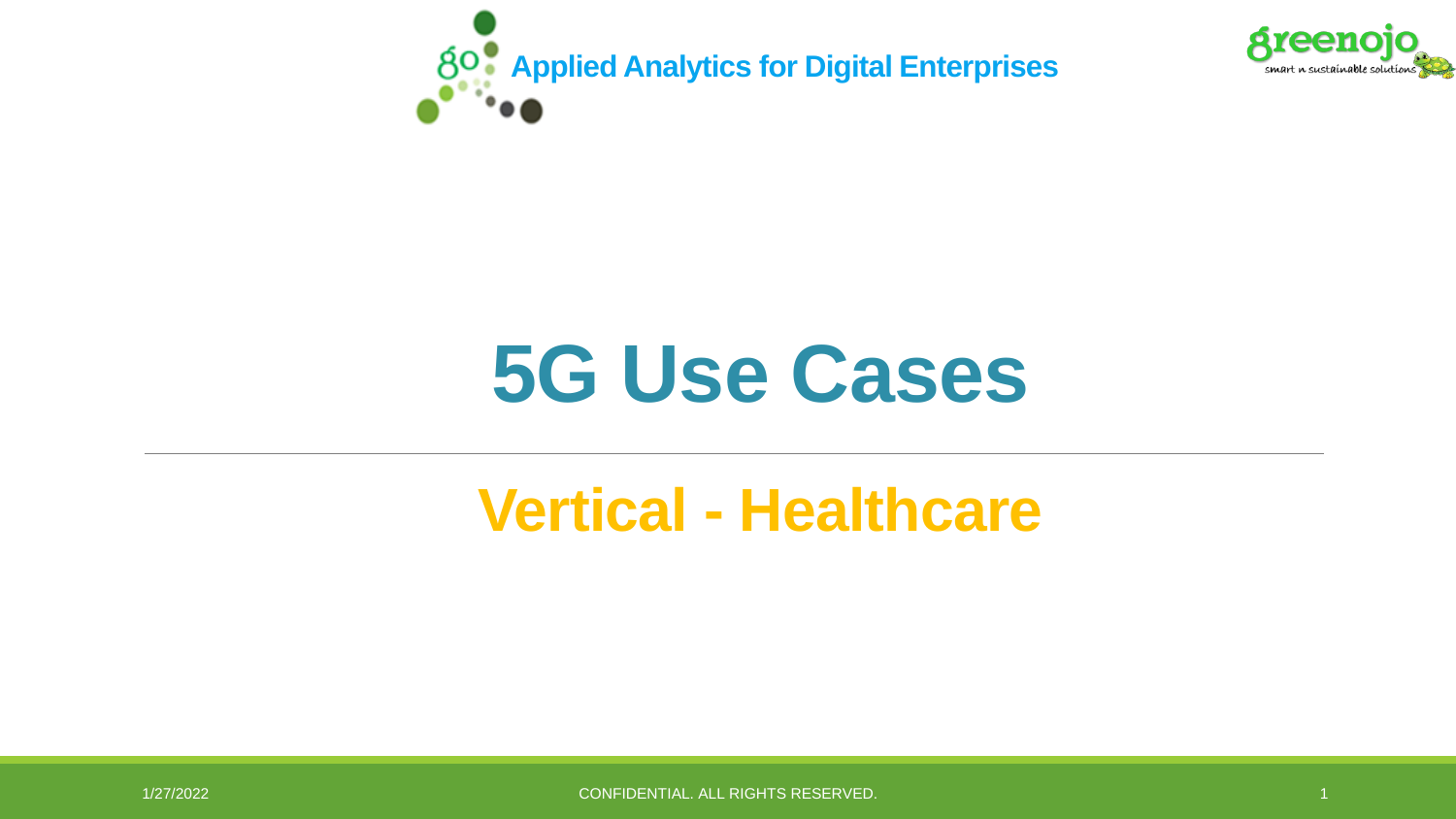

# **Use Case 1**

### Building a 3D Prints Exchange on Cloud for Hospitals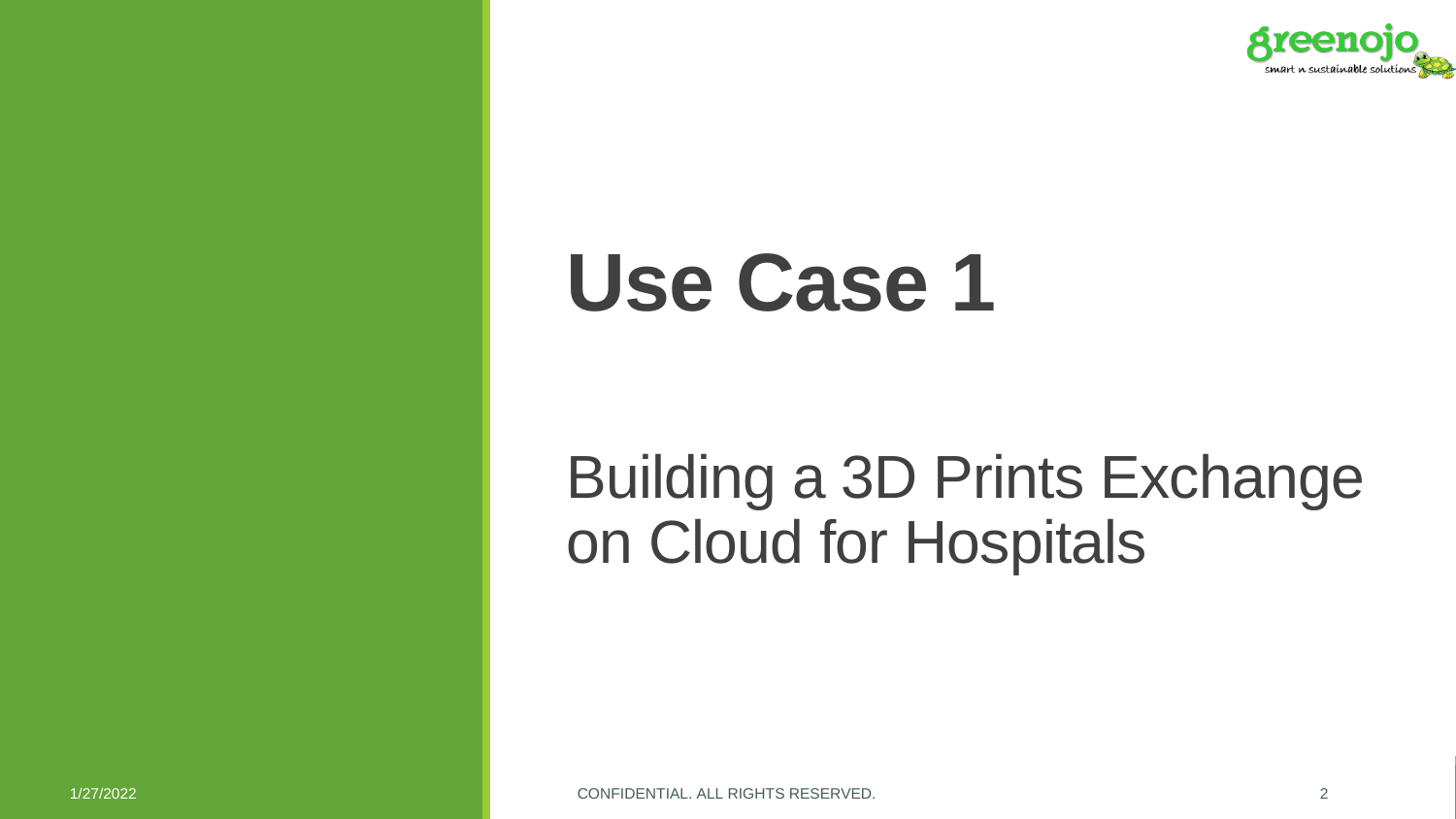

#### Overall Partner Ecosystem

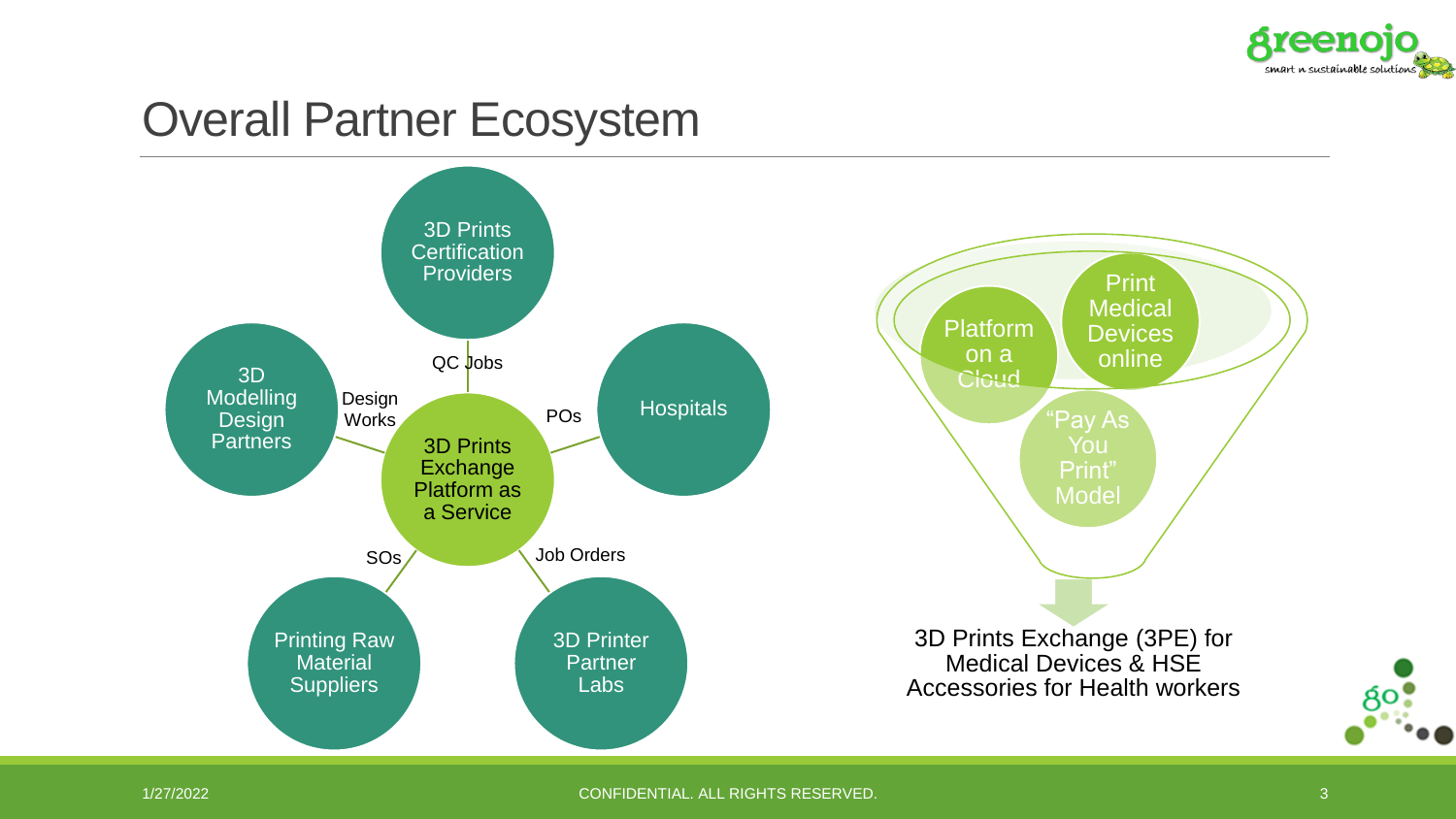

#### Hospital Perspective - 3D Prints Library (3PL) for Safety and Devices Browse➔ Order ➔ Print ➔ Use

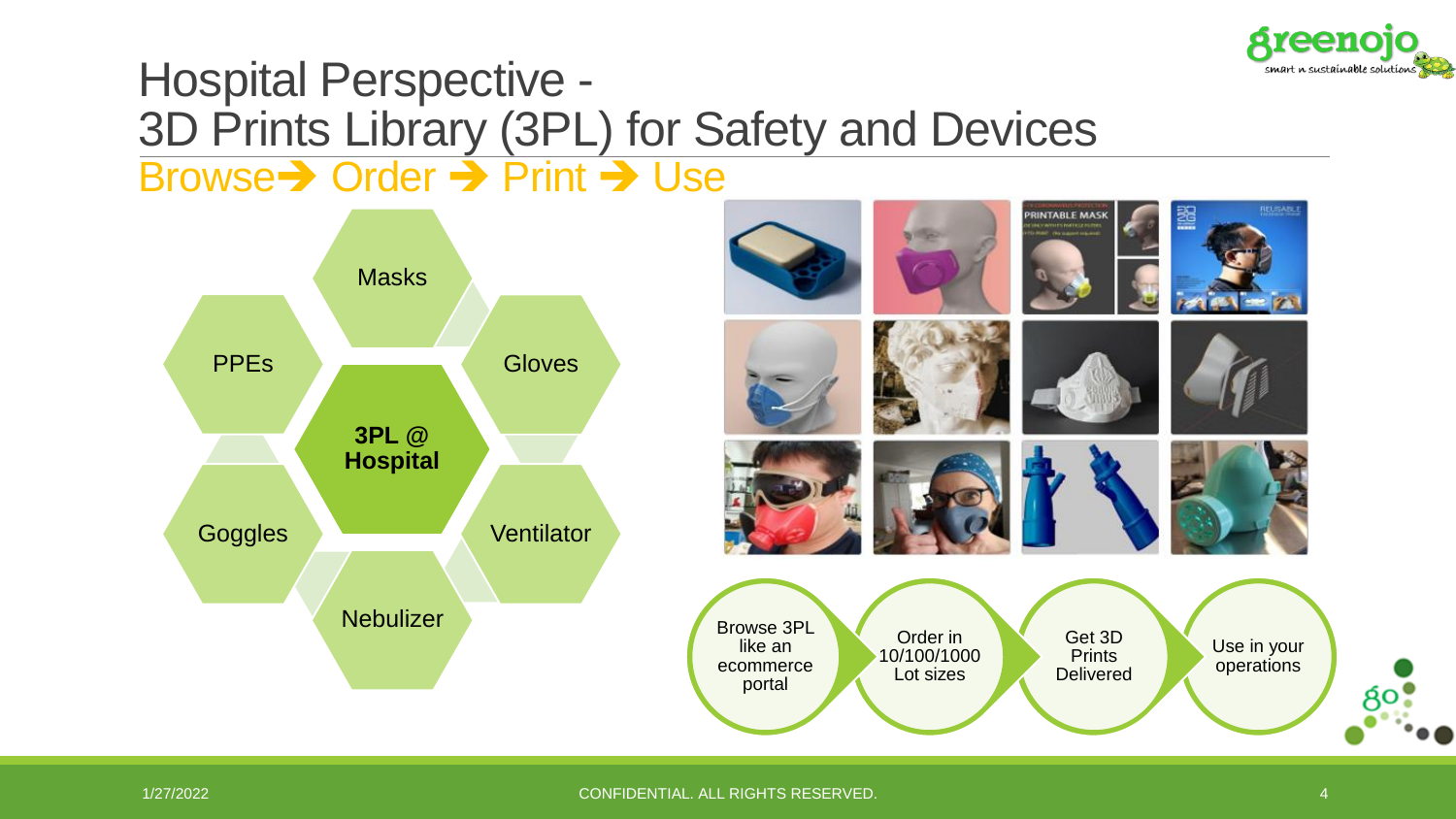

#### $\overline{2}$  $\overline{3}$ **API based Solution with** Integrates with 100+ FDA **Plug-in to any Service Compliant 3D Designs** an OPEX delivery& **Provider's Portal** on Medical Devices commercial approach 3PL can be accessed by any Turnkey management from 3D We have already set up 100+ hospital/service provider after 3D tested and verified designs Design Storage to 3D Prints registration on the portal for masks, gloves, PPEs, etc. ready with service providers

- $\checkmark$  Helps to setup the solution on cloud/on-premise for a hospital in 3-4 working weeks
- Enables FDA Compliant 3D design files to be stored and shared with 3D printers registered on cloud, so ✓ that the entre O2C (order to cash) process happens on cloud
- $\checkmark$  Easily scales up for enterprise adoption by using the industry best practices for 3D Prints of Medical **Devices**

### 3D Prints Library - Business Benefits

- Ø **Greenojo's** 3D Prints Library (3PL) is an on-demand 3D Prints of medical devices and accessories which can meet the instant demands from healthcare service providers/hospitals
- Ø 3PL will help in **managing ad-hoc demand-supply gaps at the healthcare service providers/hospitals level** due to outbreaks such as Covid19
- Ø **3PL solution is built on a concept of 100% SaaS and a "Pay as you Go/Print"**  model for Hospitals/Service Providers who want to leverage this platform as an OPEX model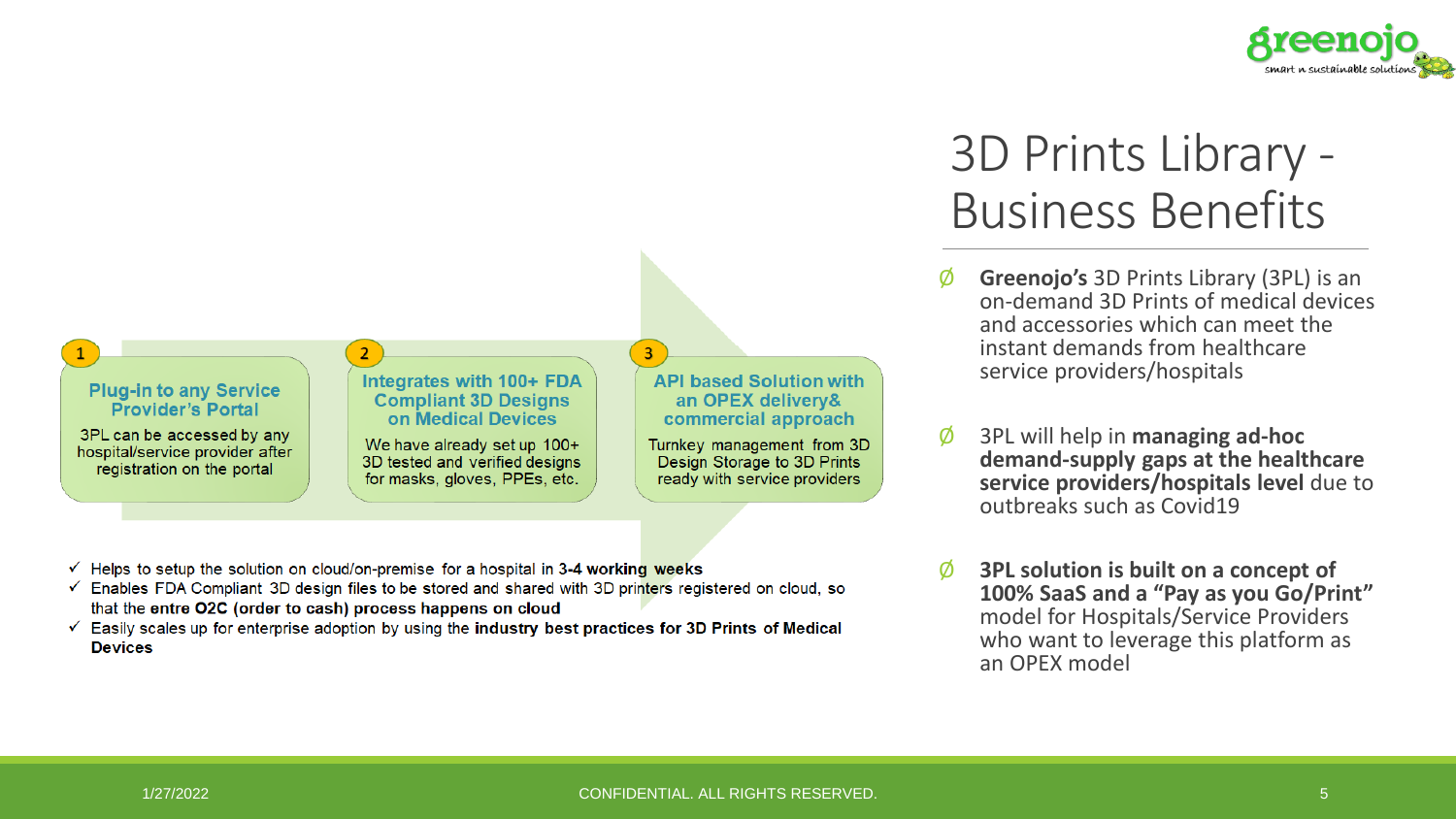

### 3D Prints Library/Exchange Platform - 5G Impact

3D library to be available as a mobile app for hospital staff

AR/VR enabled 3D design views before raising POs

Real-Time edits, suggestions to customize existing STL/3D design files

Reduce the TAT for the O2C/Order Fulfillment process



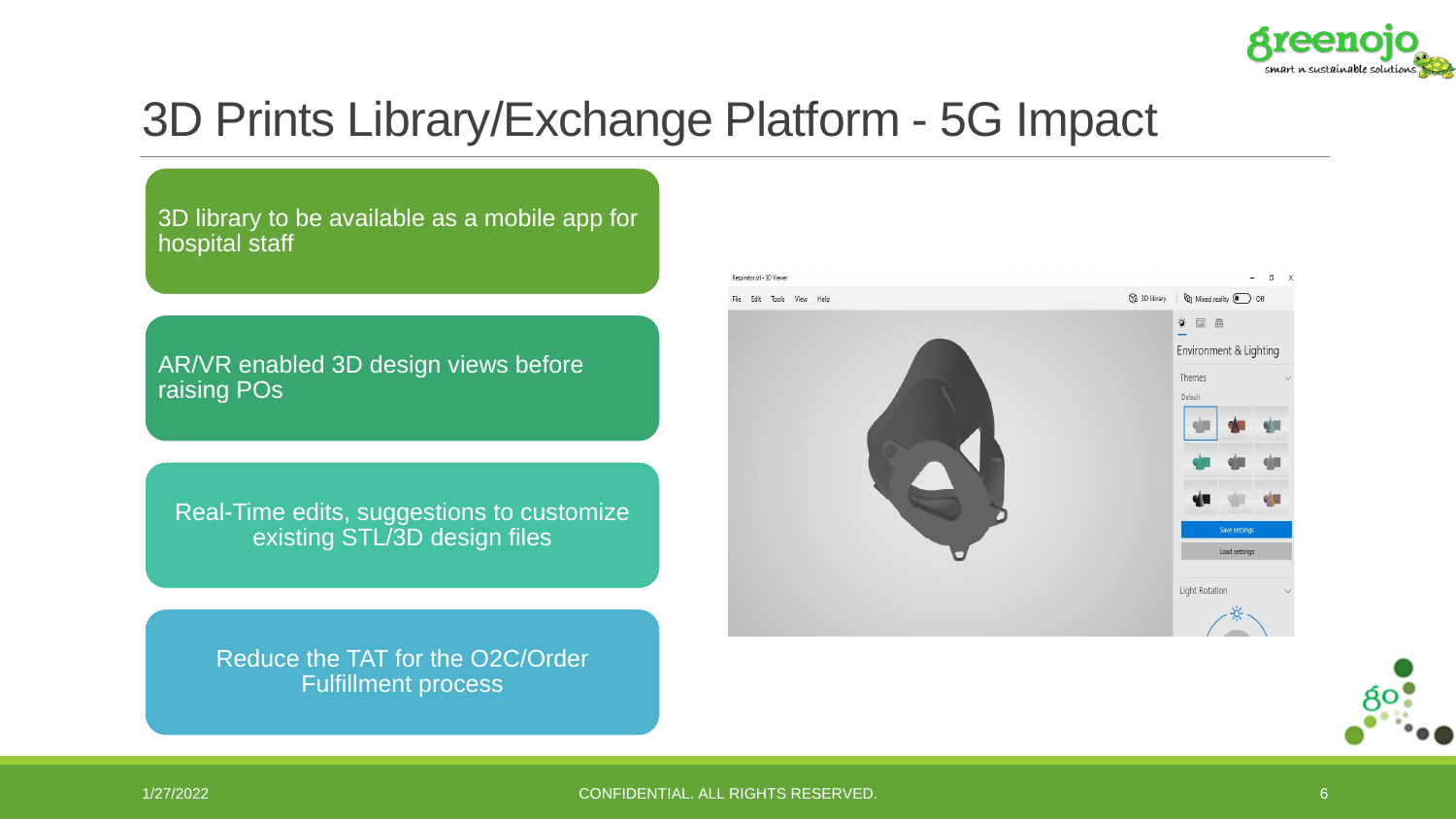

Ø We had tested the integrated solution on a MS Azure Cloud instance (from setting up the 3D exchange to on-demand deliveries)

- $\emptyset$  We have developed the core architecture and got it validated by industry experts from manufacturing as well as healthcare segments
- Our accelerators in form of Process Mapping Templates, Workflows, Dashboards, etc. can be useful for a hospital that wants to setup its own 3D Prints SCM portal
- Ø Order fulfilment process (3D Printing Jobs) is fully automated using Microsoft as well as 3rd party tools with built-in AV/AR extensions
- Ø Supports real-time changes to customize existing STL/3D design files
- We want to extend this platform as part of Advanced Manufacturing Collaboration (Community Program)

Readiness to

test & scale on

a 5G Test Bed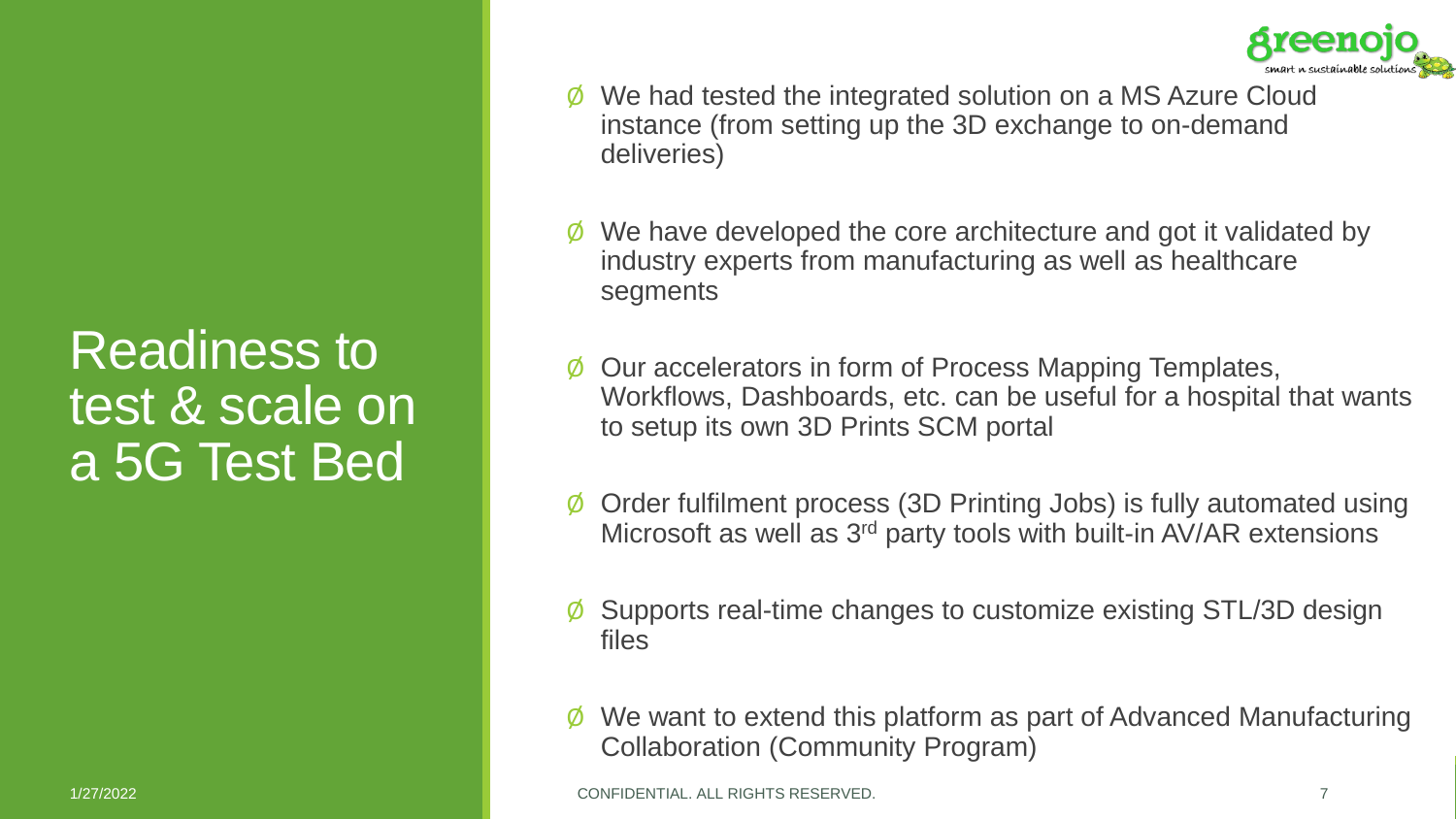

# **Use Case 2**

Tele-Medicine (integrated with EMR/EHR) for wellness diagnosis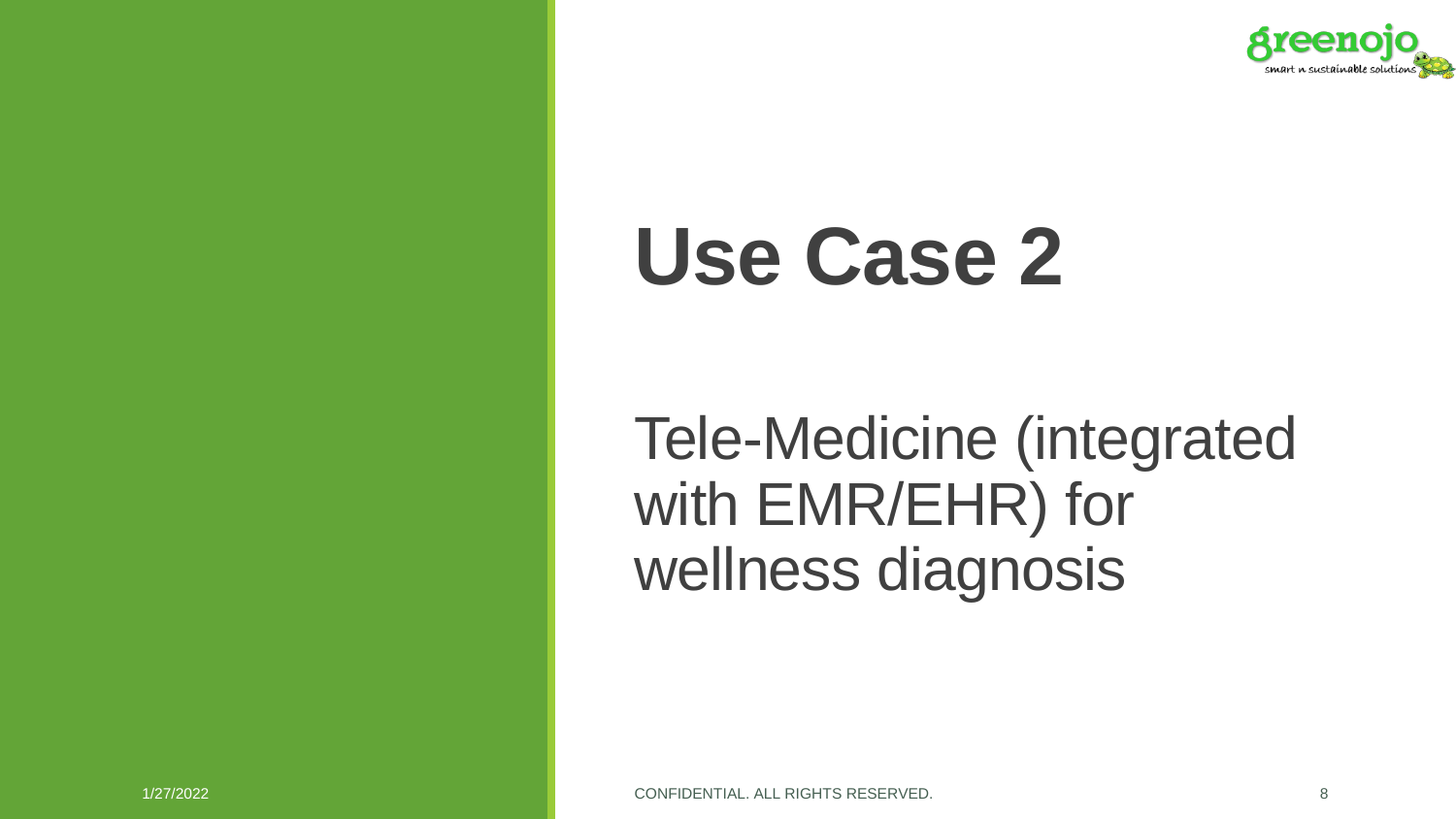

### Overall Partner Ecosystem

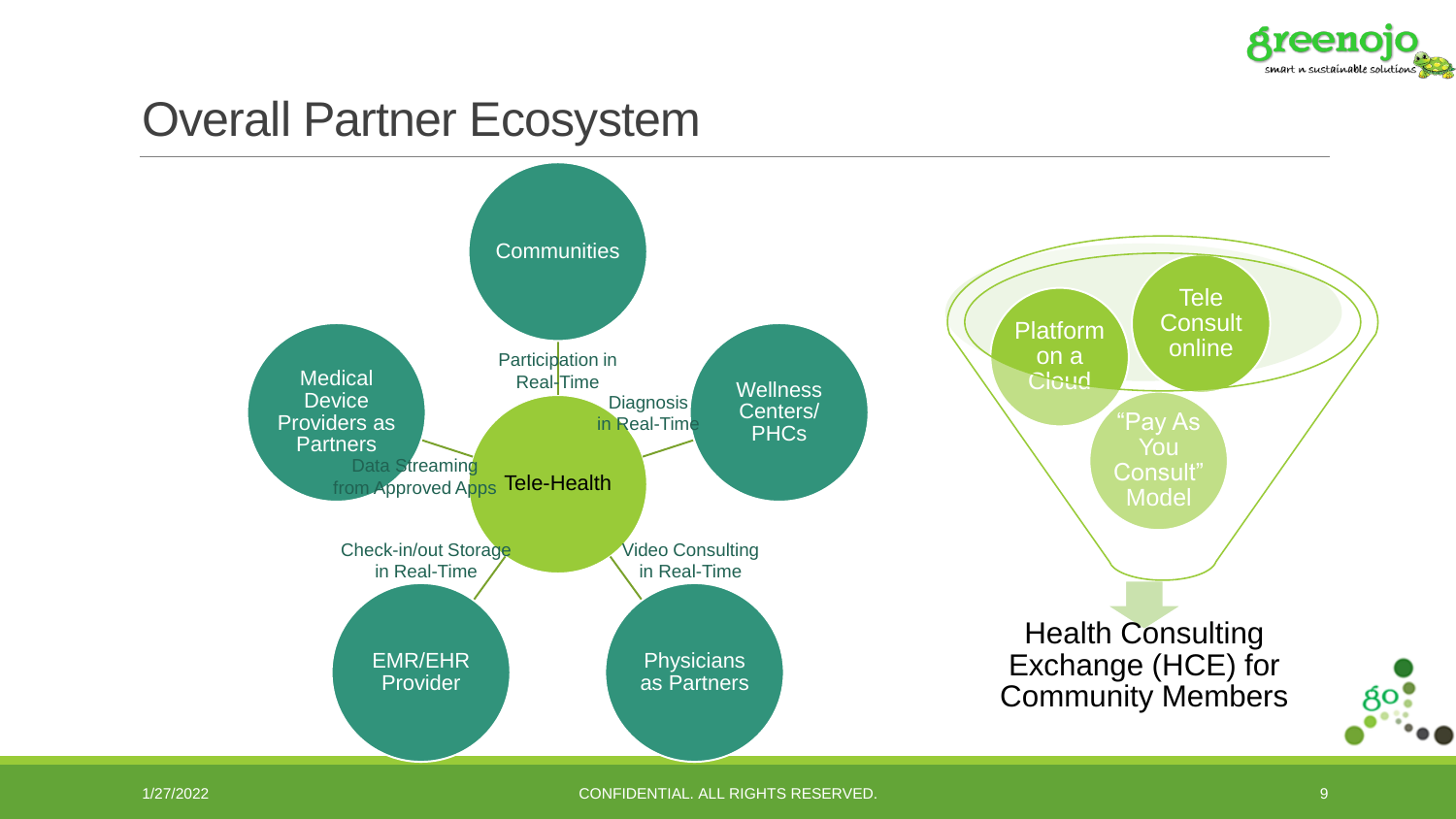

### Expected Features in 5G enabled Tele-Health **Applications**

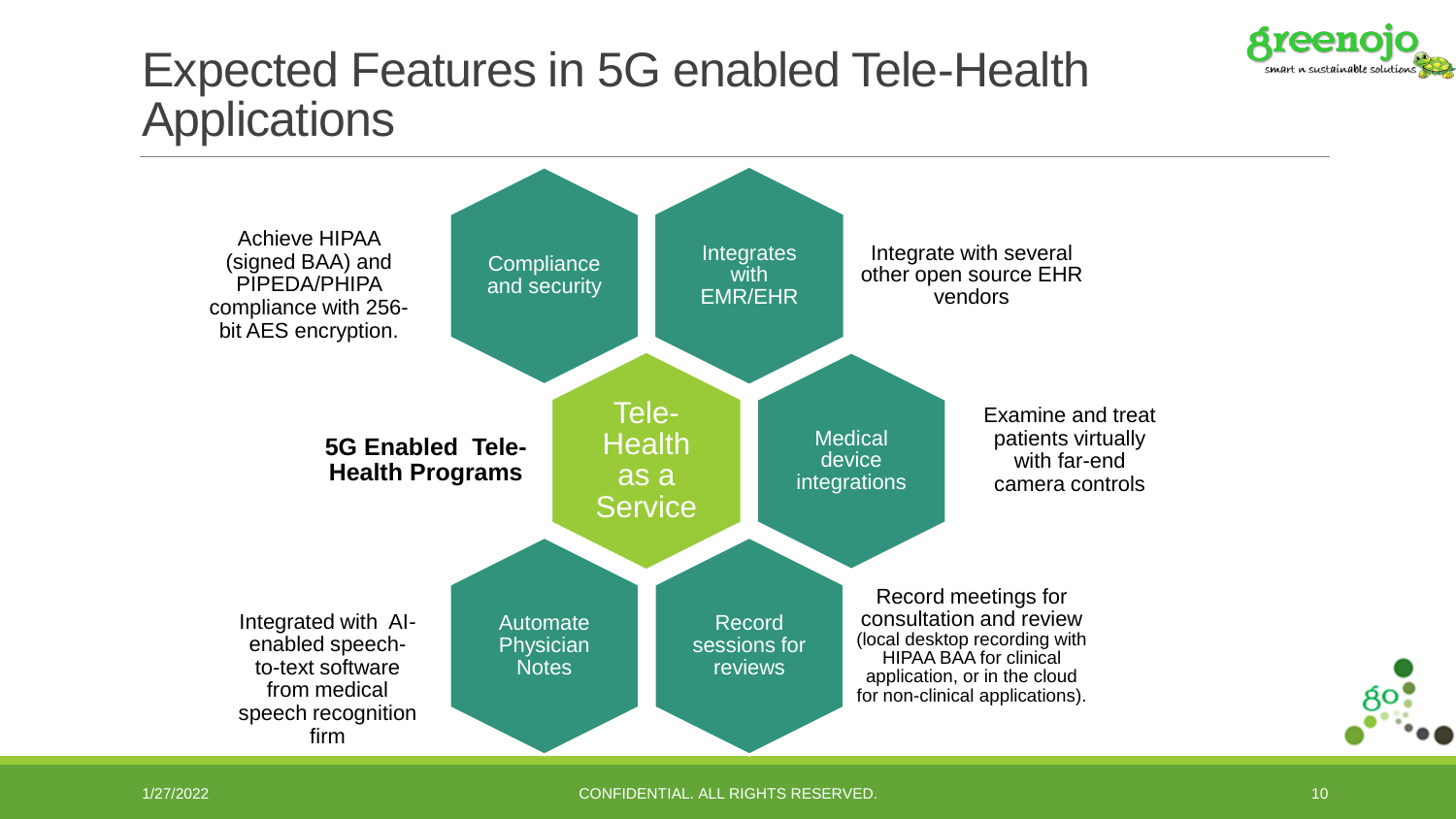

### 5G certified device for Tele-Health Programs (using 5G Band)

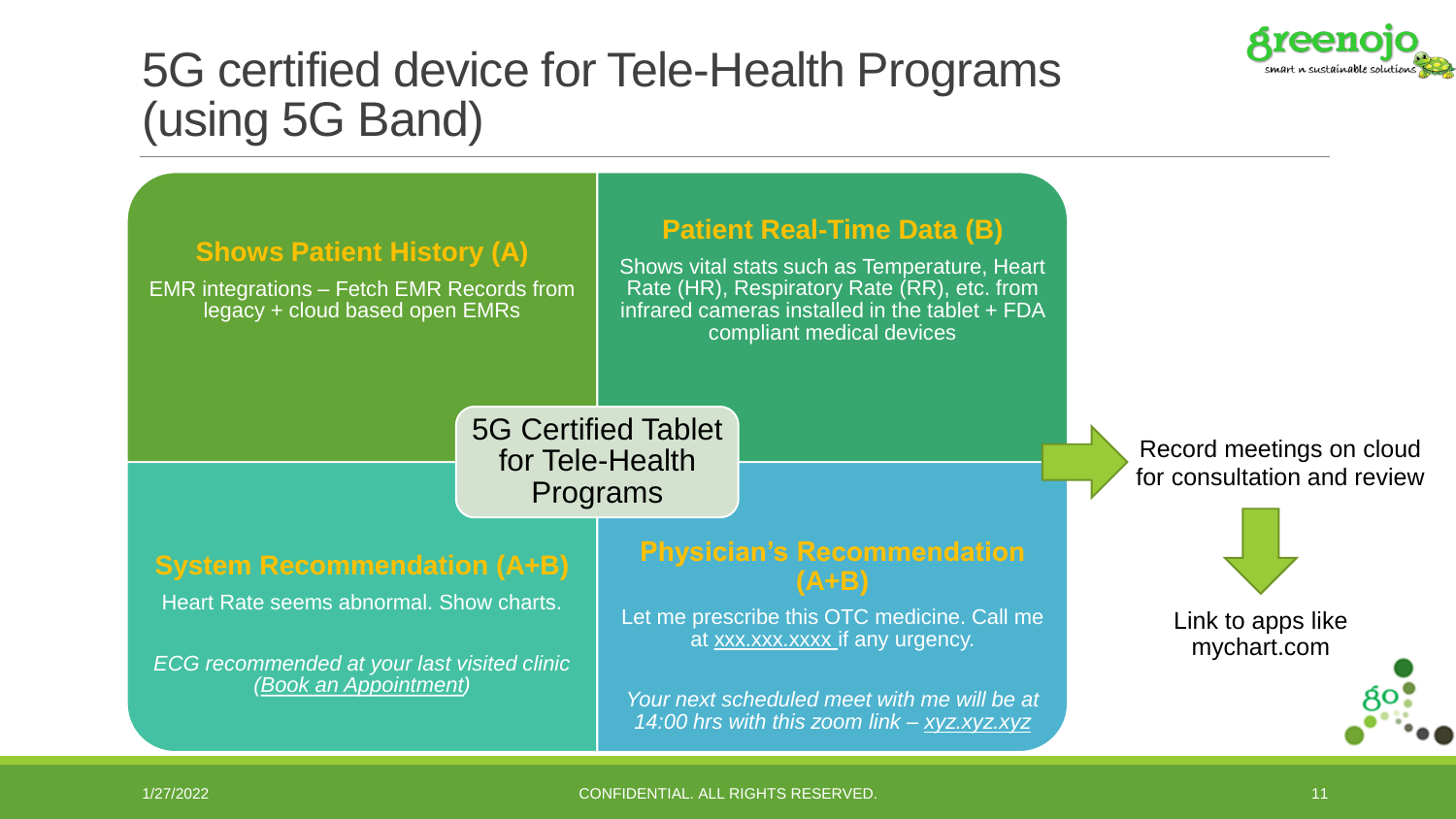Readiness to test & scale on a 5G Test Bed



- We had tested a tele-health solution as a service with video consultation and records getting stored in a cloud based EMR/EHR in the backend
- We have integrated the components such as EMR/EHR with a tele-medicine platform running on a non 5G environment
- Automation for Physician Notes as well as System's recommendation are not enabled, as we are testing with a 3rd party partner
- Ø Security standards have been all tested for the communication across these systems
- We want to support this as a community development program as part of Smart Healthcare Program as part of GOI initiative (for programs like PMJAY, NDHM, etc.)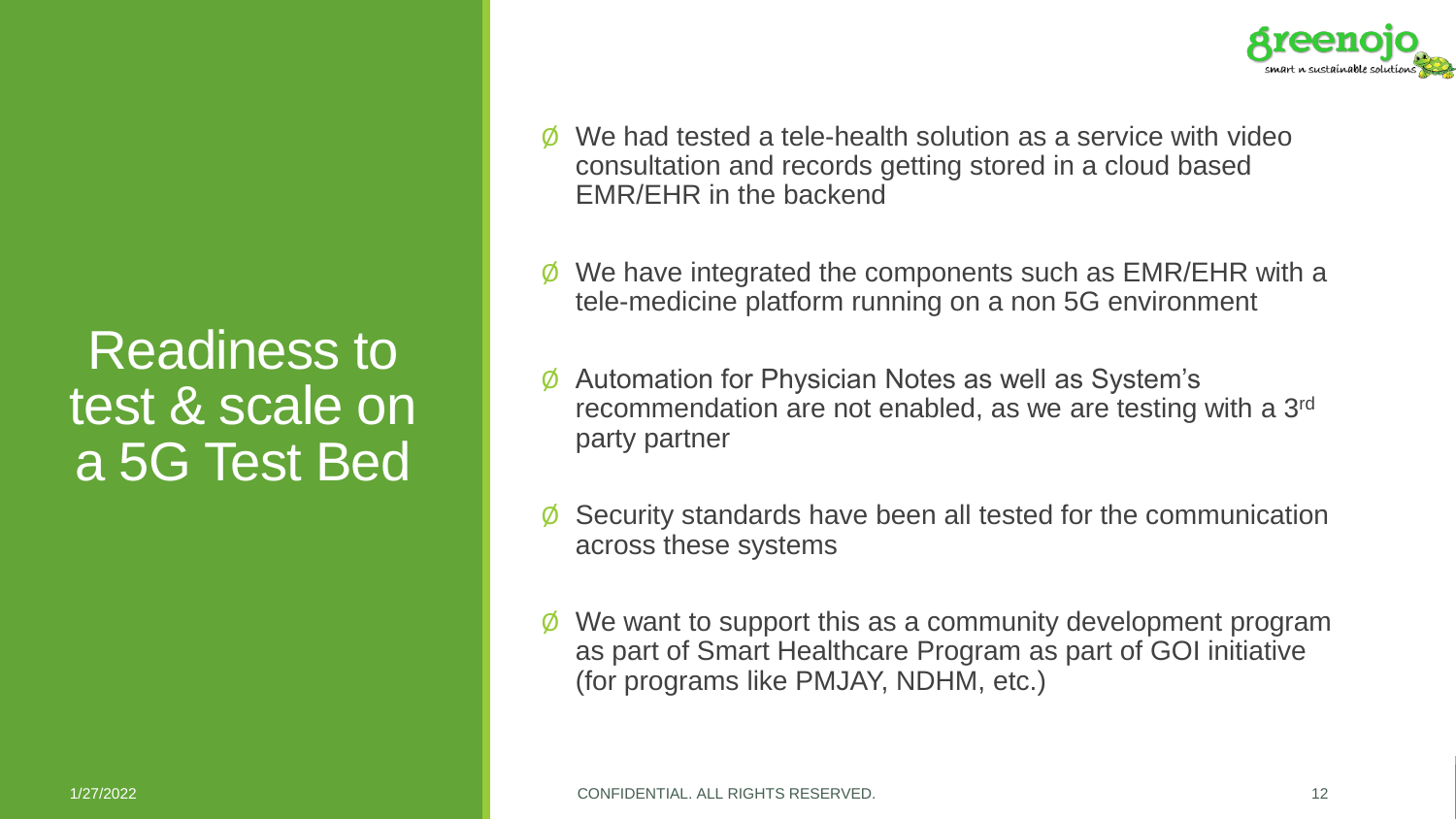

# **Use Case 3**

Medical Imaging Analysis to detect anomalies/outliers (i.e., infections)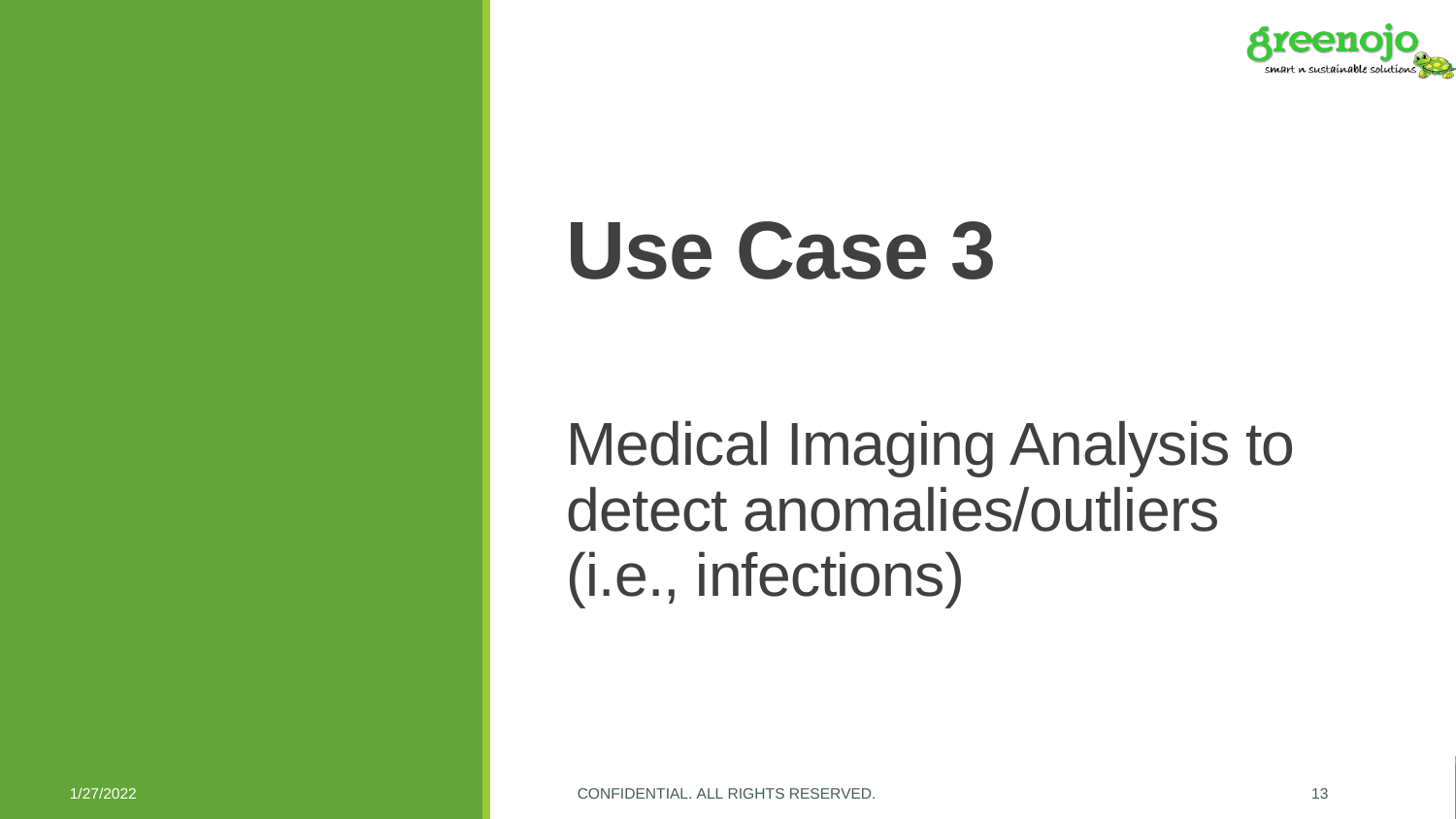

### Medical Images Analytics & Delivery in IoMT (Internet of Medical Things)

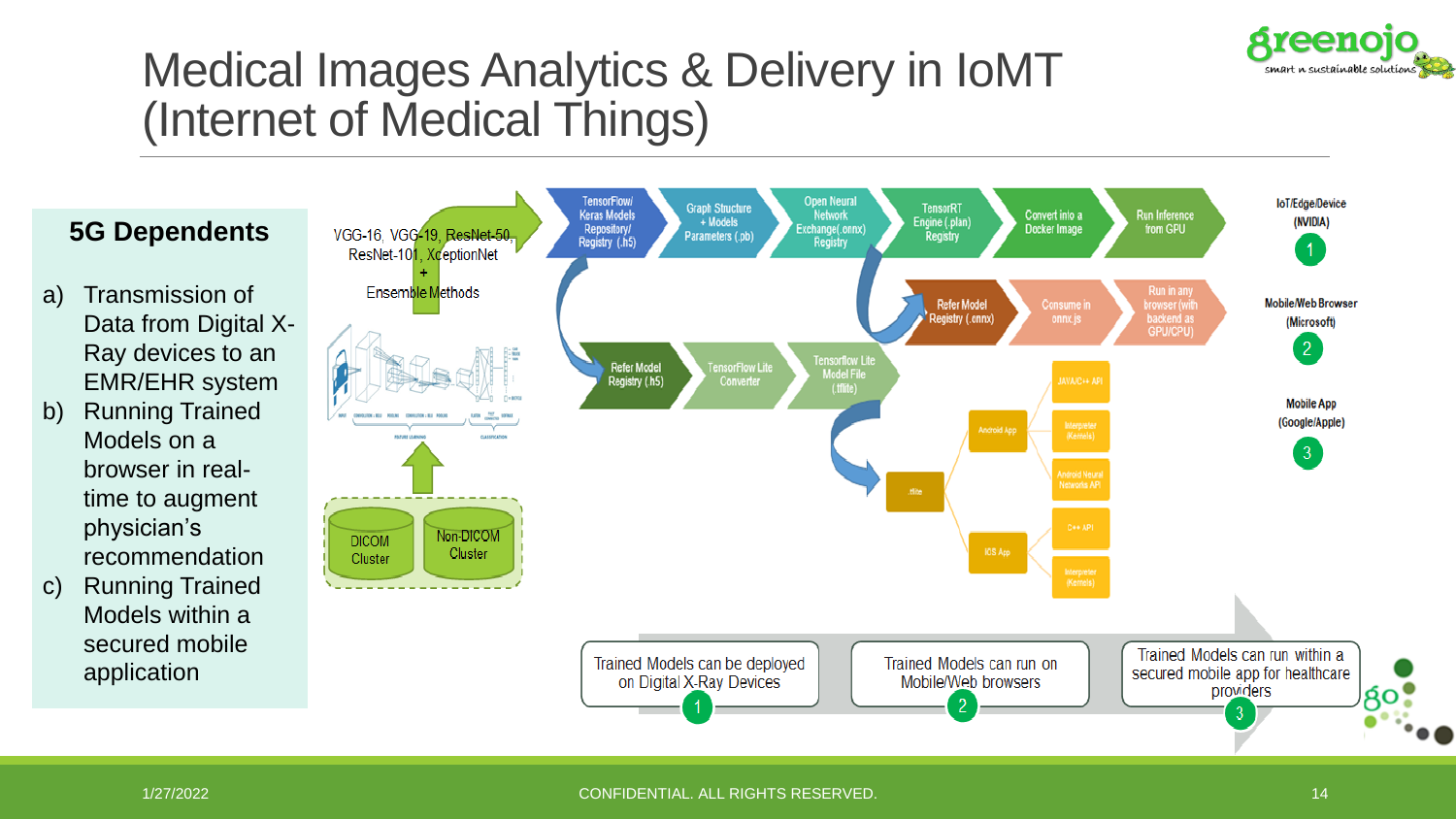

### Building Blocks in Medical Image Analysis and Delivery

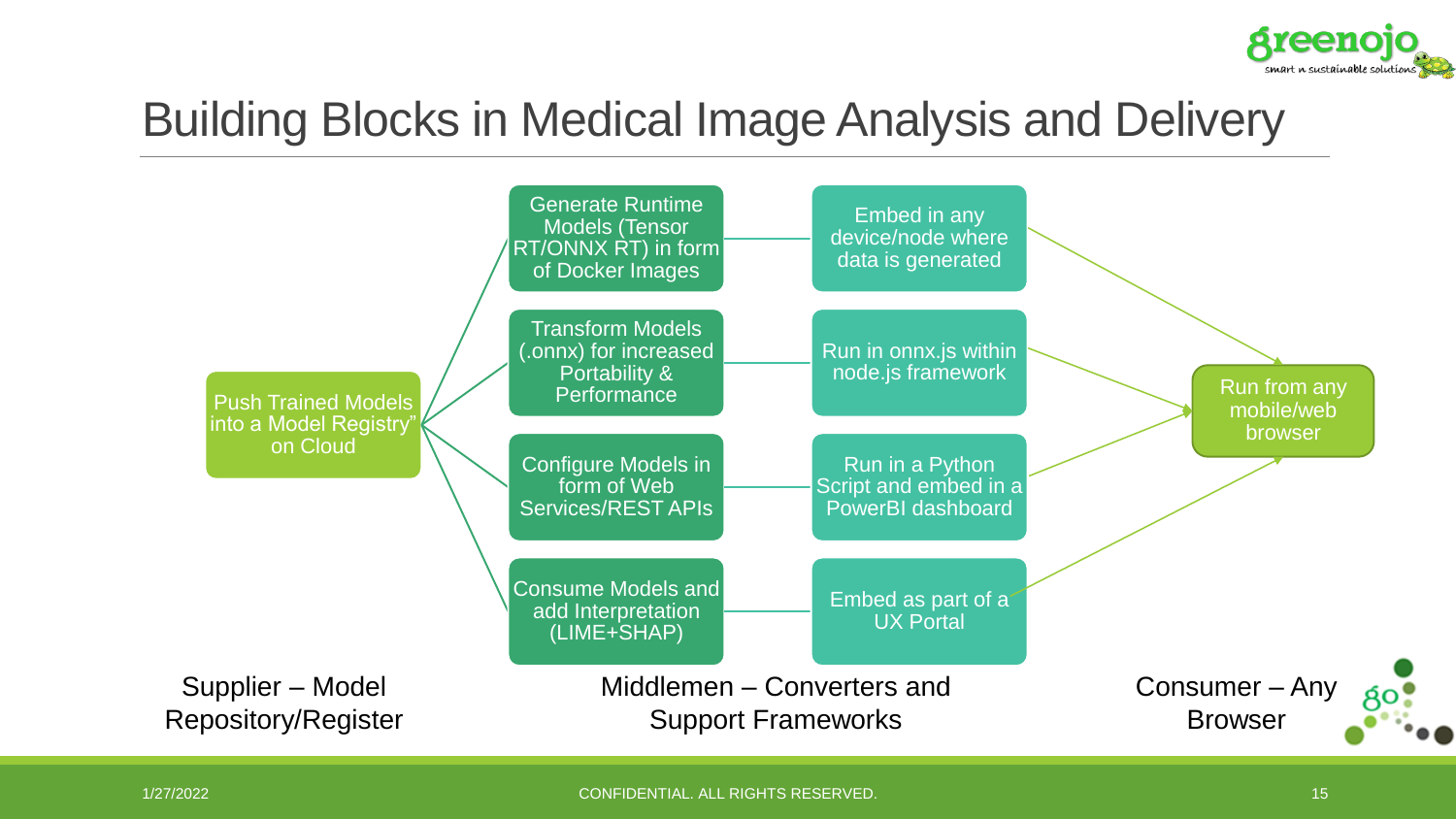

Readiness to test & scale on a 5G Test Bed

- Ø We had tested this IOMT solution for medial images in a Param Computing, thanks to an accelerator program sponsored by NVIDIA and C-DAC
- $\emptyset$  We have integrated the solution components running on a non 5G environment
- $\emptyset$  Security standards have been all tested for the communication across these separate sources as per the HIPPA guidelines
- $\emptyset$  We want to scale this solution as part of Quantum Analytics in form of a DQApp(Distributed & Deep Quantum Application)